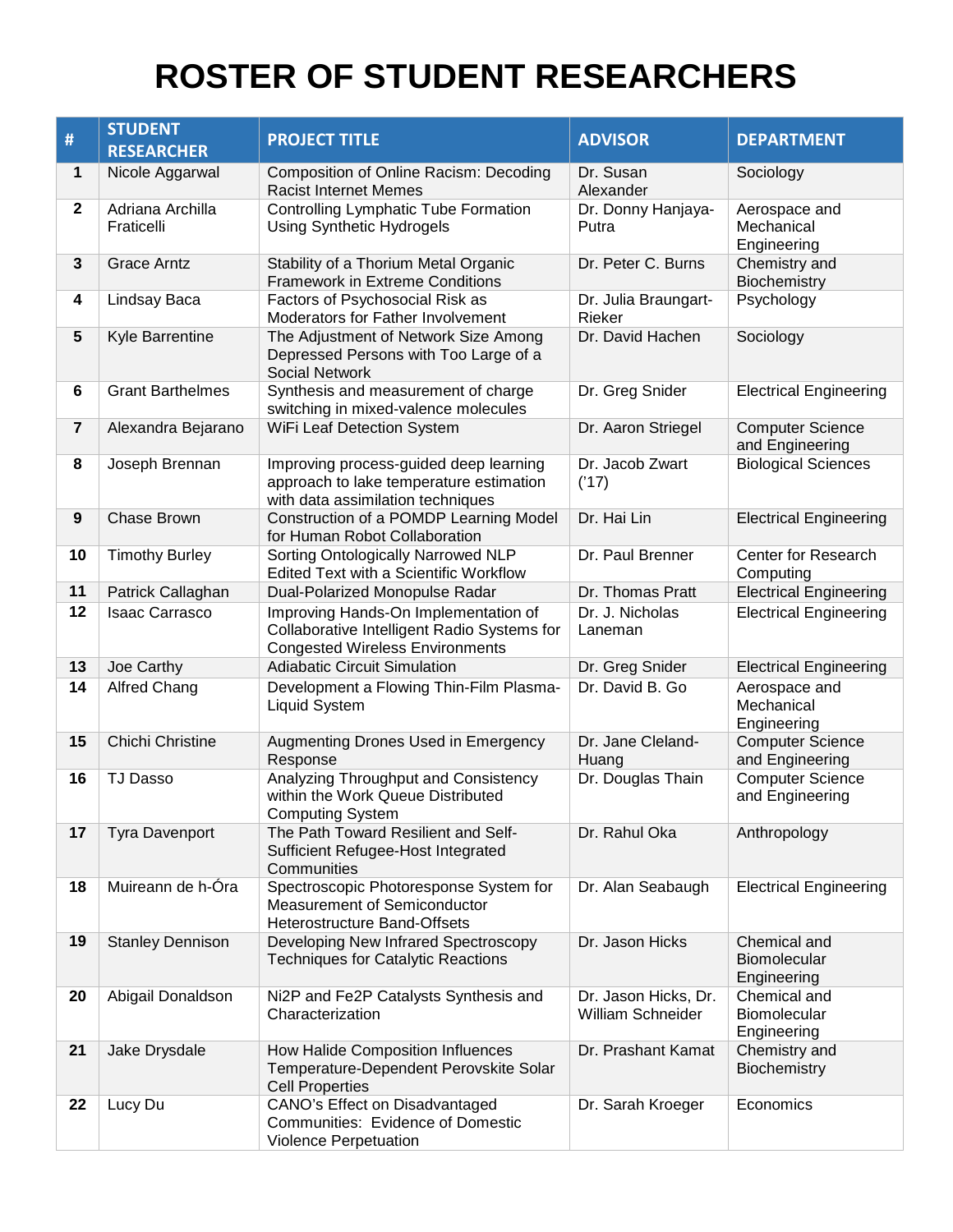| 23 | Carla Dumas            | Simulating The Effects of Climate Change<br>on SRP Load in a Midwestern Agricultural<br>Watershed                                         | Dr. Alan Hamlet                | Civil and<br>Environmental<br><b>Engineering and Earth</b><br>Sciences        |
|----|------------------------|-------------------------------------------------------------------------------------------------------------------------------------------|--------------------------------|-------------------------------------------------------------------------------|
| 24 | Mackenzie Fannin       | Assessing the Relationship Between<br>Spousal Attachment and Parenting Stress                                                             | Dr. Julie Braungart-<br>Rieker | Psychology                                                                    |
| 25 | Evan Ferguson          | Polymer Membranes with Tunable<br>Microporosity for Gas Separations                                                                       | Dr. Ruilan Guo                 | Chemical and<br>Biomolecular<br>Engineering                                   |
| 26 | <b>Ivol Frasier</b>    | How Teacher Support Affects Math<br>Attitudes and Active Procrastination in<br><b>High Achieving Students</b>                             | Dr. Ying (Alison)<br>Cheng     | Psychology                                                                    |
| 27 | <b>Bryan Galeas</b>    | Hydrothermal Synthesis of Uranyl-based<br><b>Metal Organic Frameworks</b>                                                                 | Dr. Peter C. Burns             | Civil and<br>Environmental<br><b>Engineering and Earth</b><br><b>Sciences</b> |
| 28 | Gina Girgis            | Participatory Design Activities To Support<br>The Holistic Review Process For<br><b>Undergraduate Admissions</b>                          | Dr. Ronald Metoyer             | <b>Computer Science</b><br>and Engineering                                    |
| 29 | Maria C. Gomez         | Adverse childhood experiences and<br>economic opportunity.                                                                                | Dr. William N Evans            | Economics                                                                     |
| 30 | Seancarlos<br>Gonzalez | Improving the Longevity of Lithium Metal<br><b>Batteries</b>                                                                              | Dr. Jennifer L.<br>Schaefer    | Chemical and<br>Biomolecular<br>Engineering                                   |
| 31 | Jennifer Hartman       | The analysis of Nepali pharmaceuticals<br>using paper-based analytical devices and<br>Raman Spectroscopy                                  | Dr. Don Paetkau                | <b>Biological Sciences</b>                                                    |
| 32 | <b>Spencer Hayes</b>   | High-Throughput Polymer Membranes as<br><b>Platforms for Tailored Chemical</b><br>Functionality                                           | Dr. William Phillip            | Chemical and<br>Biomolecular<br>Engineering                                   |
| 33 | Federico G. Hita       | Generation of Plasma Activated Water<br>(PAW) using Mechanical Actuation of<br>Piezoelectric Crystals                                     | Dr. David B. Go                | Aerospace and<br>Mechanical<br>Engineering                                    |
| 34 | Anastasia Hite         | Self-Esteem Levels by Race, Gender, and<br>Network: Students of Color on a Majority<br><b>White Campus</b>                                | Dr. David Hachen               | Sociology                                                                     |
| 35 | Fuwei Huang            | <b>HEMT-High Linearity GaN Transistor</b>                                                                                                 | Dr. Patrick Fay                | <b>Electrical Engineering</b>                                                 |
| 36 | Lorissa Humble         | Applying Event Coincidence Analysis to<br><b>Predict Triggers of Mass Atrocities</b>                                                      | Dr. Paul Brenner               | Center for Research<br>Computing                                              |
| 37 | Muhammad M.<br>Hussain | Software-Defined Antennas with Phase-<br><b>Change Materials</b>                                                                          | Dr. Jonathan<br>Chisum         | <b>Electrical Engineering</b>                                                 |
| 38 | Se Hwan Jeon           | Triple Point Enhancement of Thermally-<br>driven Plasma Generation                                                                        | Dr. David B. Go                | Aerospace and<br>Mechanical<br>Engineering                                    |
| 39 | Alexa Jimenez          | Dysphoria and Well-Being in Daily Life:<br>Constructing Valid Short Forms for<br><b>Ecological Momentary Assessment</b><br><b>Studies</b> | Dr. David Watson               | Psychology                                                                    |
| 40 | Catherine Kehner       | Video Games as Escape in a Crisis of<br>Masculinity                                                                                       | Dr. Susan<br>Alexander         | Sociology                                                                     |
| 41 | Dawn Kelly             | Development of Eu(III) Complex Coatings<br>with Oxygen-Sensitised Luminescence                                                            | Dr. Hirotaka Sakaue            | Aerospace and<br>Mechanical<br>Engineering                                    |
| 42 | <b>Brad King</b>       | Characterizing Information Leakage in<br>Low Power Wireless Modules                                                                       | Dr. Siddharth Joshi            | <b>Computer Science</b><br>and Engineering                                    |
| 43 | Stephen Koch           | Fabrication of Ductile yet Tough Polymer<br>Composites                                                                                    | Dr. Tengfei Luo                | Aerospace and<br>Mechanical<br>Engineering                                    |
| 44 | Ebrima Komma           | Solvent-in-Salt Liquid Crystalline<br>Electrolytes for next- generation<br>rechargeable batteries                                         | Dr. Jennifer<br>Schaefer       | Chemical and<br>Biomolecular<br>Engineering                                   |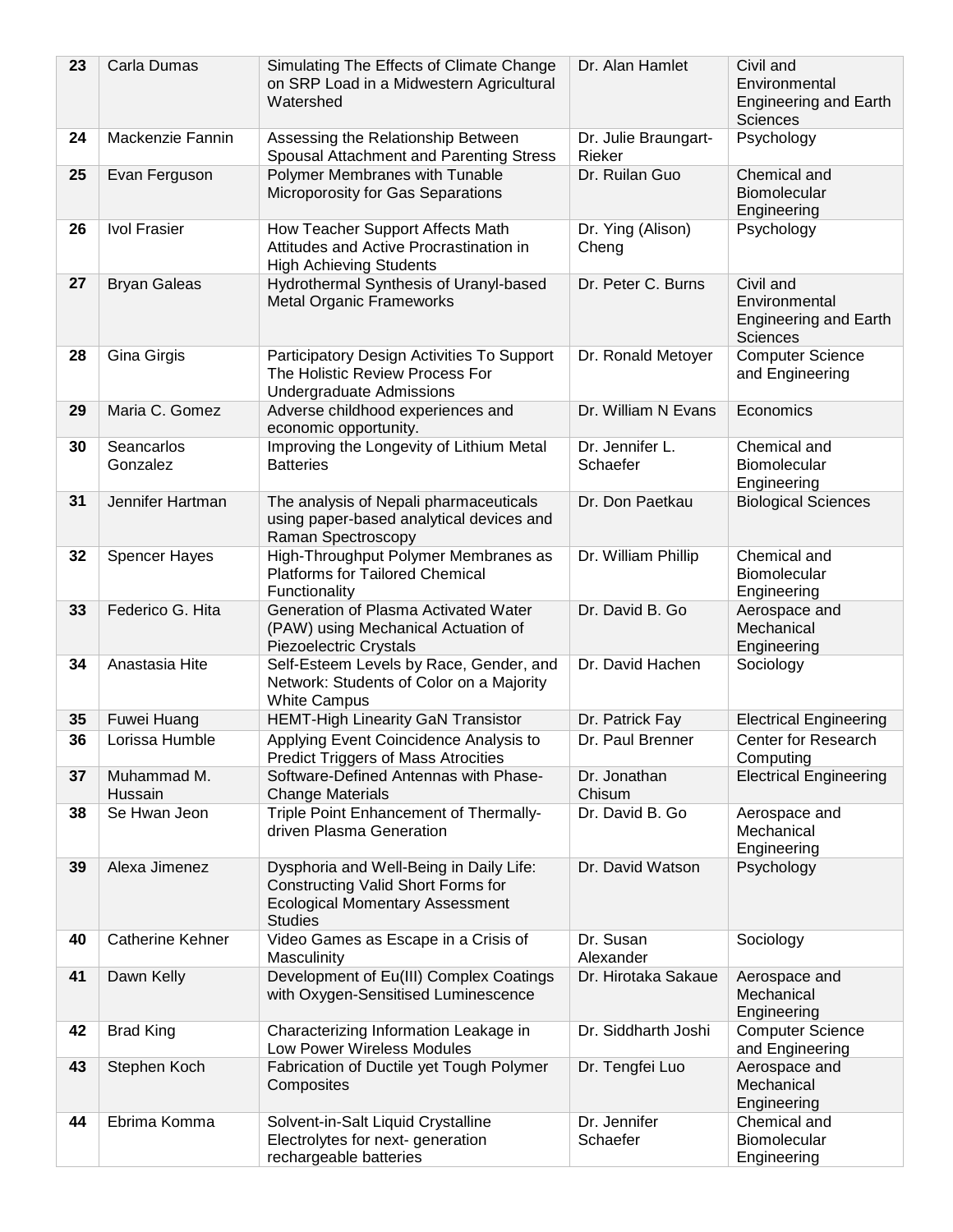| 45 | Katie La Costa                | Dynamic Peptide-based Nanomaterials for<br><b>Enzyme Targeted Drug Delivery</b>                                                                                               | Dr. Matthew<br>Webber                           | Chemical and<br>Biomolecular<br>Engineering                            |
|----|-------------------------------|-------------------------------------------------------------------------------------------------------------------------------------------------------------------------------|-------------------------------------------------|------------------------------------------------------------------------|
| 46 | Zijuan Liang                  | Fabrication of Gold Nanoplates Using<br>Substrate-immobolized Seeds Lined with<br>Planar Defects via a Directed-Shock wave                                                    | Dr. Svetlana<br>Neretina                        | Aerospace and<br>Mechanical<br>Engineering                             |
| 47 | Mary Manley                   | Microbial contamination of Ayurvedic<br>medications collected in Nepal                                                                                                        | Dr. Reena<br>Lamicchane-khadka                  | <b>Biological Sciences</b>                                             |
| 48 | Alondra Marrero               | <b>Biosorption of Rare Earth Elements</b><br>through Cell Surface Display of<br>Lanthanide Binding Proteins                                                                   | Dr. Na Wei                                      | Civil and<br>Environmental<br><b>Engineering and Earth</b><br>Sciences |
| 49 | <b>Hannah McGinness</b>       | Preparation of semi-Interpenetrating<br>Network (s-IPN) Membranes Based on<br>Matrimid® Polyimide and Celazole®<br>Polybenzimidazole (PBI) for Gas<br>Separation Applications | Dr. Ruilan Guo                                  | Chemical and<br>Biomolecular<br>Engineering                            |
| 50 | Sanesha<br>McPherson          | Solving semidefinite programs using<br><b>Bertini and Matlab</b>                                                                                                              | Dr. Jonathan<br>Hauenstein                      | Applied and<br>Computational<br>Mathematics and<br><b>Statistics</b>   |
| 51 | Erick J. Mendez               | Tuning a Hydrogen Bonding Network to<br>Control the Phase, Dynamic and<br>Electrochemical Behavior of Redox-active<br>Deep Eutectic Solvents                                  | Dr. Edward Maginn                               | Chemical and<br>Biomolecular<br>Engineering                            |
| 52 | <b>Brian Mendoza</b>          | Iterative design and fabrication of a<br>hexapedal robot                                                                                                                      | Dr. Mark Plecnik                                | Aerospace and<br>Mechanical<br>Engineering                             |
| 53 | <b>Charles Meyers</b>         | <b>Coordinated Robots Through Wireless</b><br>Communication                                                                                                                   | Dr. Hai Lin                                     | <b>Computer Science</b><br>and Engineering                             |
| 54 | Akil Mondie                   | Exploring Substituent Effects on Friedel-<br>Crafts Hydroxyalkylation via Hammett plot<br>projection                                                                          | Dr. Haifeng Gao                                 | Chemistry and<br>Biochemsitry                                          |
| 55 | Dalia Mota                    | Tracking in Indiana's Schools                                                                                                                                                 | Dr. William<br>Carbonaro, Dr. Amy<br>Langenkamp | Sociology                                                              |
| 56 | Samirah<br>Muhammad           | <b>Cucurbituril Functionalized Absorptive</b><br>Membranes for The Detection of Fentanyl<br>in Water                                                                          | Dr. William Phillip                             | Chemical and<br>Biomolecular<br>Engineering                            |
| 57 | Linda Nwumeh                  | Dialogue Structure Patterns Predictive of<br>Success in a Communicative Search Task                                                                                           | Dr. Kathleen<br>Eberhard                        | Psychology                                                             |
| 58 | <b>Emmanuel Okafor</b>        | Prototype Implementation of Frequency<br>domain diffuse optical spectroscopy using<br>a multi-phase approach.                                                                 | Dr. Thomas<br>O'Sullivan                        | <b>Electrical Engineering</b>                                          |
| 59 | Anna Paetkau                  | Surveying for E. coli contamination of<br>Drinking Water Sources in Nepal                                                                                                     | Dr. Don Paetkau                                 | <b>Biological Sciences</b>                                             |
| 60 | <b>Taylor Petersen</b>        | A 3D Map is More Effective When Giving<br>Directions Than a 2D Map                                                                                                            | Dr. Kathleen<br>Eberhard                        | Psychology                                                             |
| 61 | Norbert Xavier<br>Ramos Lopez | Composition Effect in Bimetallic (FeNi)x-<br>Phosphides for Cinnamaldehyde<br>Hydrogenation                                                                                   | Dr. Jason Hicks                                 | Chemical and<br>Biomolecular<br>Engineering                            |
| 62 | Kimberly Riordan              | Synthesis Toward a Trigonal Pyramidal<br>Sulfur Radical Supported by a<br><b>Triarylborane Framework</b>                                                                      | Dr. Emily Tsui                                  | Chemistry and<br>Biochemistry                                          |
| 63 | Jessica Saeli                 | Lost in Translation: Love, Sex, and Death<br>in the Autobiography of Nikolai Berdyaev                                                                                         | Dr. Ann Astell                                  | Theology                                                               |
| 64 | Danielle Sanchez              | Selma: Sisters and Saints                                                                                                                                                     | Dr. David Clairmont                             | Theology                                                               |
| 65 | Gabriella Sanford             | Advanced Wireless Communications for<br><b>Drone Swarms</b>                                                                                                                   | Dr. J. Nicholas<br>Laneman                      | <b>Electrical Engineering</b>                                          |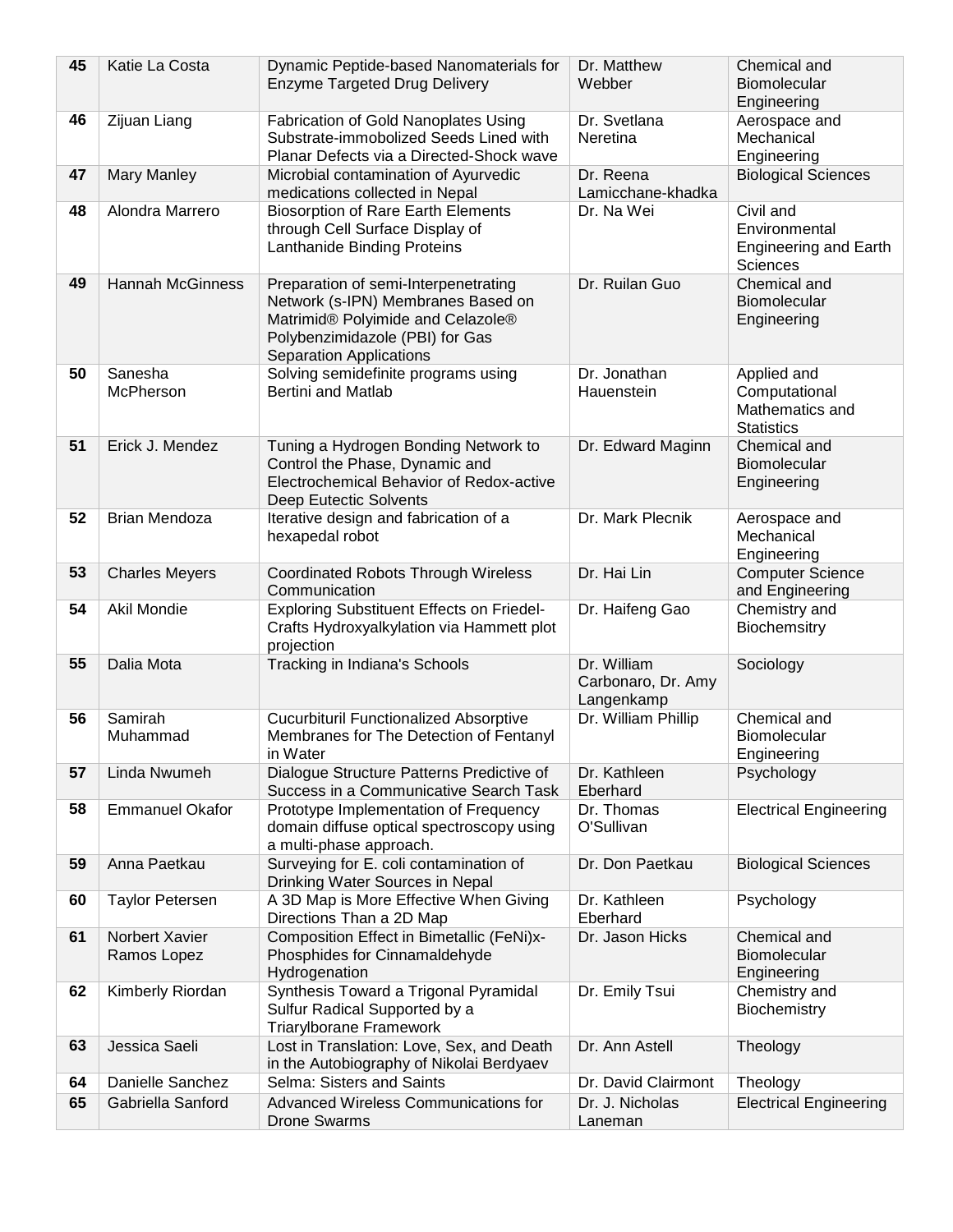| 66 | Zachary Schoon          | RadioHound: A low cost spectrum sensor                                                                                                     | Dr. Bertrand<br>Hochwald                         | Aerospace and<br>Mechanical<br>Engineering  |
|----|-------------------------|--------------------------------------------------------------------------------------------------------------------------------------------|--------------------------------------------------|---------------------------------------------|
| 67 | <b>Charles Sleeper</b>  | Parallelization of NLP Applications for<br><b>Genocide Prediction</b>                                                                      | Dr. Paul Brenner                                 | Center for Research<br>Computing            |
| 68 | Josemaria S.<br>Soriano | Ionothermal Synthesis of Actinide-Based<br><b>Metal Organic Frameworks and Clusters</b>                                                    | Dr. Peter C. Burns                               | Chemistry and<br>Biochemistry               |
| 69 | Joy Thompson            | <b>Experimental and Computational Insights</b><br>on Ethylene Oligomerization by Oxide-<br>Supported Group 4 Metal Hydrides                | Dr. Jason Hicks, Dr.<br><b>William Schneider</b> | Chemical and<br>Biomolecular<br>Engineering |
| 70 | <b>Isaac Thuesen</b>    | What Predicts Math Attitudes? Examining<br>Associations with Demographic<br>Characteristics and Personality Traits as<br><b>Predictors</b> | Dr. Alison Cheng,<br>Dr. Teresa Ober             | Psychology                                  |
| 71 | <b>Marixza Torres</b>   | Persistence of Work Orientation in<br>Adolescents with ADHD: A Regression<br>Analysis                                                      | Dr. Dawn M.<br>Gondoli                           | Psychology                                  |
| 72 | <b>Graham Van Every</b> | Developing a Protocol for the Post-<br>Assembly Functionalization of Chemically-<br><b>Tailored Copolymer Membranes</b>                    | Dr. William Phillip                              | Chemical and<br>Biomolecular<br>Engineering |
| 73 | Alex Volk               | Modular Assembly of Nanosystems Using<br><b>Light Gradients</b>                                                                            | Dr. Gregory Timp                                 | <b>Electrical Engineering</b>               |
| 74 | Stephanie Wallace       | Magneto-silica nanoparticles (MagSiNs)<br>for combinatorial chemotherapeutics and<br>gene delivery against metastatic cancers              | Dr. Prakash<br>Nallathamby                       | Aerospace and<br>Mechanical<br>Engineering  |
| 75 | Manchen Wen             | Modeling Migration on a Global Scale                                                                                                       | Dr. Paul Brenner                                 | <b>Computer Science</b><br>and Engineering  |
| 76 | Hang Xie                | Sentiment Analysis on Global News                                                                                                          | Dr. Paul Brenner                                 | <b>Computer Science</b><br>and Engineering  |
| 77 | Ruyu Zhou               | Modeling Migration on a Global Scale                                                                                                       | Dr. Paul Brenner                                 | <b>Computer Science</b><br>and Engineering  |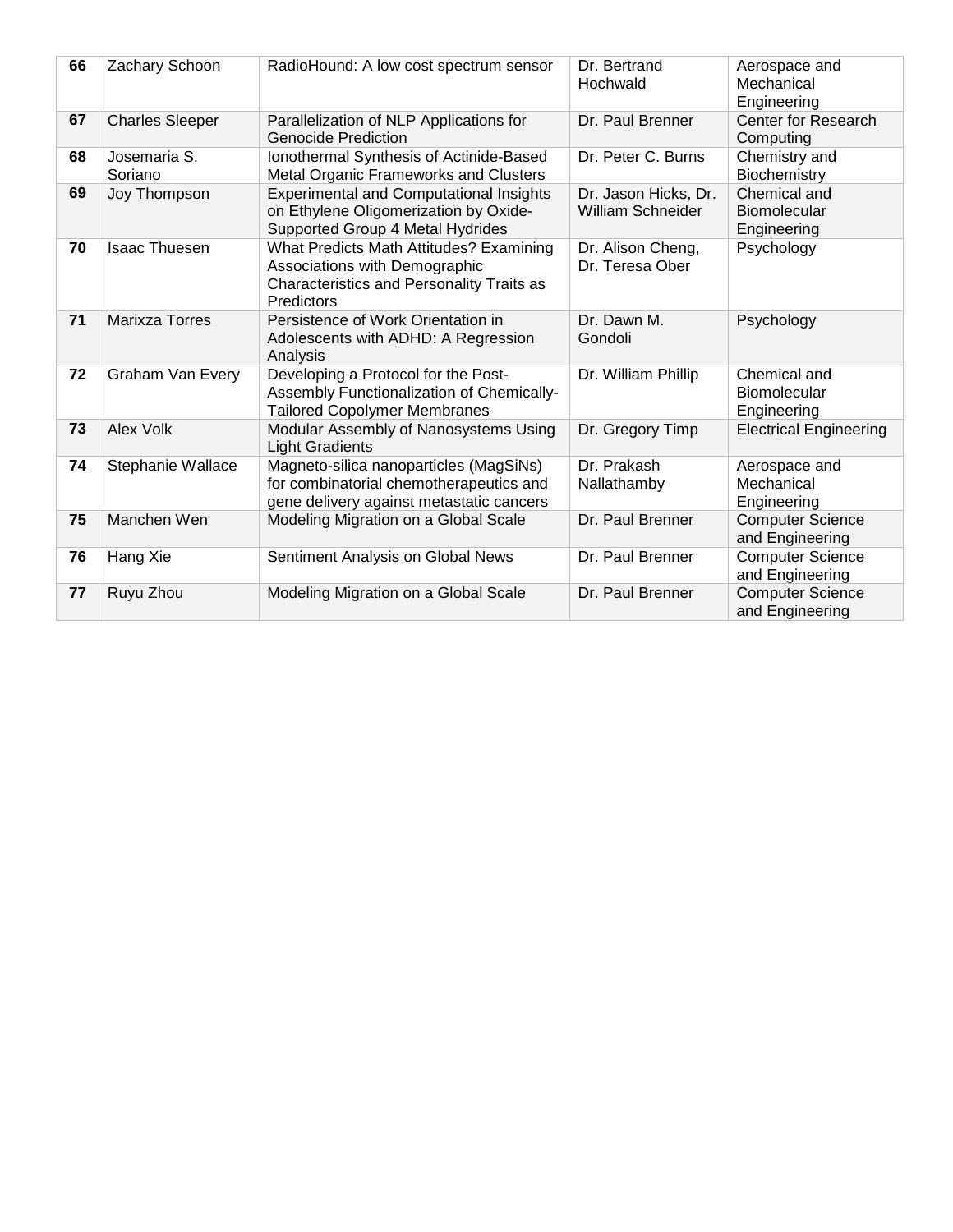## **POSTER SESSION 1: 9:30 – 10:30 A.M.**

|                         | <b>STUDENT</b>          |                                                                                                                                           |                            |                                                                               |
|-------------------------|-------------------------|-------------------------------------------------------------------------------------------------------------------------------------------|----------------------------|-------------------------------------------------------------------------------|
| #                       | <b>RESEARCHER</b>       | <b>PROJECT TITLE</b>                                                                                                                      | <b>ADVISOR</b>             | <b>DEPARTMENT</b>                                                             |
| 1                       | Nicole Aggarwal         | <b>Composition of Online Racism: Decoding</b><br><b>Racist Internet Memes</b>                                                             | Dr. Susan<br>Alexander     | Sociology                                                                     |
| 3                       | <b>Grace Arntz</b>      | Stability of a Thorium Metal Organic<br><b>Framework in Extreme Conditions</b>                                                            | Dr. Peter C. Burns         | Chemistry and<br>Biochemistry                                                 |
| 5                       | Kyle Barrentine         | The Adjustment of Network Size Among<br>Depressed Persons with Too Large of a<br><b>Social Network</b>                                    | Dr. David Hachen           | Sociology                                                                     |
| $\overline{\mathbf{7}}$ | Alexandra Bejarano      | WiFi Leaf Detection System                                                                                                                | Dr. Aaron Striegel         | <b>Computer Science</b><br>and Engineering                                    |
| 9                       | Chase Brown             | Construction of a POMDP Learning Model<br>for Human Robot Collaboration                                                                   | Dr. Hai Lin                | <b>Electrical Engineering</b>                                                 |
| 11                      | Patrick Callaghan       | Dual-Polarized Monopulse Radar                                                                                                            | Dr. Thomas Pratt           | <b>Electrical Engineering</b>                                                 |
| 13                      | Joe Carthy              | <b>Adiabatic Circuit Simulation</b>                                                                                                       | Dr. Greg Snider            | <b>Electrical Engineering</b>                                                 |
| 15                      | Chichi Christine        | Augmenting Drones Used in Emergency<br>Response                                                                                           | Dr. Jane Cleland-<br>Huang | <b>Computer Science</b><br>and Engineering                                    |
| 17                      | <b>Tyra Davenport</b>   | The Path Toward Resilient and Self-<br>Sufficient Refugee-Host Integrated<br>Communities                                                  | Dr. Rahul Oka              | Anthropology                                                                  |
| 19                      | <b>Stanley Dennison</b> | Developing New Infrared Spectroscopy<br><b>Techniques for Catalytic Reactions</b>                                                         | Dr. Jason Hicks            | Chemical and<br>Biomolecular<br>Engineering                                   |
| 21                      | Jake Drysdale           | How Halide Composition Influences<br>Temperature-Dependent Perovskite Solar<br><b>Cell Properties</b>                                     | Dr. Prashant Kamat         | Chemistry and<br>Biochemistry                                                 |
| 23                      | Carla Dumas             | Simulating The Effects of Climate Change<br>on SRP Load in a Midwestern Agricultural<br>Watershed                                         | Dr. Alan Hamlet            | Civil and<br>Environmental<br><b>Engineering and Earth</b><br>Sciences        |
| 25                      | Evan Ferguson           | Polymer Membranes with Tunable<br>Microporosity for Gas Separations                                                                       | Dr. Ruilan Guo             | Chemical and<br>Biomolecular<br>Engineering                                   |
| 27                      | <b>Bryan Galeas</b>     | Hydrothermal Synthesis of Uranyl-based<br><b>Metal Organic Frameworks</b>                                                                 | Dr. Peter C. Burns         | Civil and<br>Environmental<br><b>Engineering and Earth</b><br><b>Sciences</b> |
| 29                      | Maria C. Gomez          | Adverse childhood experiences and<br>economic opportunity.                                                                                | Dr. William N Evans        | Economics                                                                     |
| 31                      | Jennifer Hartman        | The analysis of Nepali pharmaceuticals<br>using paper-based analytical devices and<br>Raman Spectroscopy                                  | Dr. Don Paetkau            | <b>Biological Sciences</b>                                                    |
| 33                      | Federico G. Hita        | Generation of Plasma Activated Water<br>(PAW) using Mechanical Actuation of<br>Piezoelectric Crystals                                     | Dr. David B. Go            | Aerospace and<br>Mechanical<br>Engineering                                    |
| 35                      | Fuwei Huang             | <b>HEMT-High Linearity GaN Transistor</b>                                                                                                 | Dr. Patrick Fay            | <b>Electrical Engineering</b>                                                 |
| 37                      | Muhammad M.<br>Hussain  | Software-Defined Antennas with Phase-<br><b>Change Materials</b>                                                                          | Dr. Jonathan<br>Chisum     | <b>Electrical Engineering</b>                                                 |
| 39                      | Alexa Jimenez           | Dysphoria and Well-Being in Daily Life:<br>Constructing Valid Short Forms for<br><b>Ecological Momentary Assessment</b><br><b>Studies</b> | Dr. David Watson           | Psychology                                                                    |
| 41                      | Dawn Kelly              | Development of Eu(III) Complex Coatings<br>with Oxygen-Sensitised Luminescence                                                            | Dr. Hirotaka Sakaue        | Aerospace and<br>Mechanical<br>Engineering                                    |
| 43                      | Stephen Koch            | Fabrication of Ductile yet Tough Polymer<br>Composites                                                                                    | Dr. Tengfei Luo            | Aerospace and<br>Mechanical<br>Engineering                                    |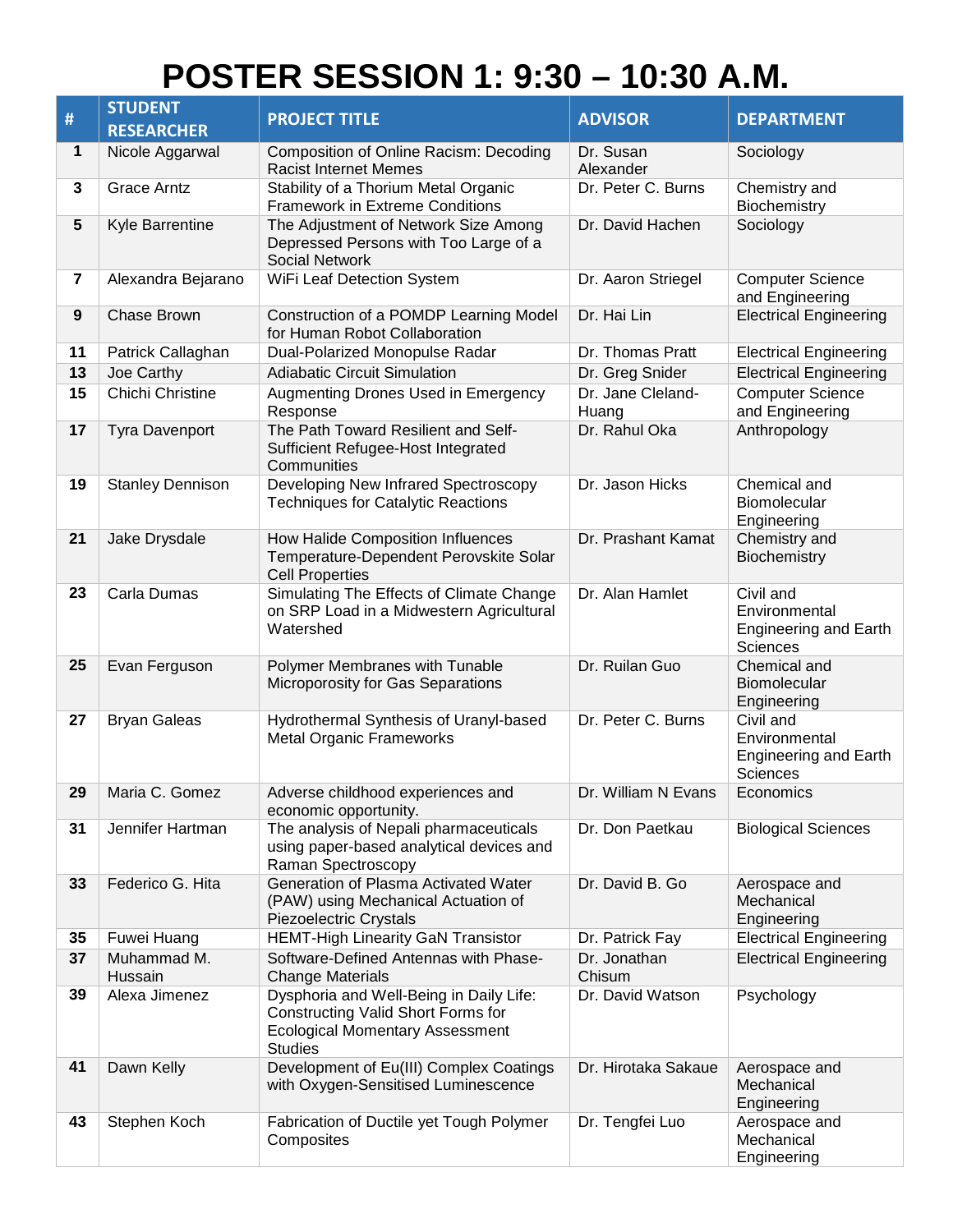| 45 | Katie La Costa                | Dynamic Peptide-based Nanomaterials for<br><b>Enzyme Targeted Drug Delivery</b>                                                                                                      | Dr. Matthew<br>Webber                           | Chemical and<br><b>Biomolecular</b><br>Engineering |
|----|-------------------------------|--------------------------------------------------------------------------------------------------------------------------------------------------------------------------------------|-------------------------------------------------|----------------------------------------------------|
| 47 | <b>Mary Manley</b>            | Microbial contamination of Ayurvedic<br>medications collected in Nepal                                                                                                               | Dr. Reena<br>Lamicchane-khadka                  | <b>Biological Sciences</b>                         |
| 49 | <b>Hannah McGinness</b>       | Preparation of semi-Interpenetrating<br>Network (s-IPN) Membranes Based on<br>Matrimid® Polyimide and Celazole®<br>Polybenzimidazole (PBI) for Gas<br><b>Separation Applications</b> | Dr. Ruilan Guo                                  | Chemical and<br>Biomolecular<br>Engineering        |
| 51 | Erick J. Mendez               | Tuning a Hydrogen Bonding Network to<br>Control the Phase, Dynamic and<br>Electrochemical Behavior of Redox-active<br>Deep Eutectic Solvents                                         | Dr. Edward Maginn                               | Chemical and<br><b>Biomolecular</b><br>Engineering |
| 53 | <b>Charles Meyers</b>         | <b>Coordinated Robots Through Wireless</b><br>Communication                                                                                                                          | Dr. Hai Lin                                     | <b>Computer Science</b><br>and Engineering         |
| 55 | Dalia Mota                    | Tracking in Indiana's Schools                                                                                                                                                        | Dr. William<br>Carbonaro, Dr. Amy<br>Langenkamp | Sociology                                          |
| 57 | Linda Nwumeh                  | Dialogue Structure Patterns Predictive of<br>Success in a Communicative Search Task                                                                                                  | Dr. Kathleen<br>Eberhard                        | Psychology                                         |
| 59 | Anna Paetkau                  | Surveying for E. coli contamination of<br>Drinking Water Sources in Nepal                                                                                                            | Dr. Don Paetkau                                 | <b>Biological Sciences</b>                         |
| 61 | Norbert Xavier<br>Ramos Lopez | Composition Effect in Bimetallic (FeNi)x-<br>Phosphides for Cinnamaldehyde<br>Hydrogenation                                                                                          | Dr. Jason Hicks                                 | Chemical and<br>Biomolecular<br>Engineering        |
| 63 | Jessica Saeli                 | Lost in Translation: Love, Sex, and Death<br>in the Autobiography of Nikolai Berdyaev                                                                                                | Dr. Ann Astell                                  | Theology                                           |
| 65 | Gabriella Sanford             | Advanced Wireless Communications for<br><b>Drone Swarms</b>                                                                                                                          | Dr. J. Nicholas<br>Laneman                      | <b>Electrical Engineering</b>                      |
| 67 | <b>Charles Sleeper</b>        | Parallelization of NLP Applications for<br><b>Genocide Prediction</b>                                                                                                                | Dr. Paul Brenner                                | Center for Research<br>Computing                   |
| 69 | Joy Thompson                  | <b>Experimental and Computational Insights</b><br>on Ethylene Oligomerization by Oxide-<br>Supported Group 4 Metal Hydrides                                                          | Dr. Jason Hicks, Dr.<br>William Schneider       | Chemical and<br>Biomolecular<br>Engineering        |
| 71 | <b>Marixza Torres</b>         | Persistence of Work Orientation in<br>Adolescents with ADHD: A Regression<br>Analysis                                                                                                | Dr. Dawn M.<br>Gondoli                          | Psychology                                         |
| 73 | <b>Alex Volk</b>              | Modular Assembly of Nanosystems Using<br><b>Light Gradients</b>                                                                                                                      | Dr. Gregory Timp                                | <b>Electrical Engineering</b>                      |
| 75 | Manchen Wen                   | Modeling Migration on a Global Scale                                                                                                                                                 | Dr. Paul Brenner                                | <b>Computer Science</b><br>and Engineering         |
| 77 | Ruyu Zhou                     | Modeling Migration on a Global Scale                                                                                                                                                 | Dr. Paul Brenner                                | <b>Computer Science</b><br>and Engineering         |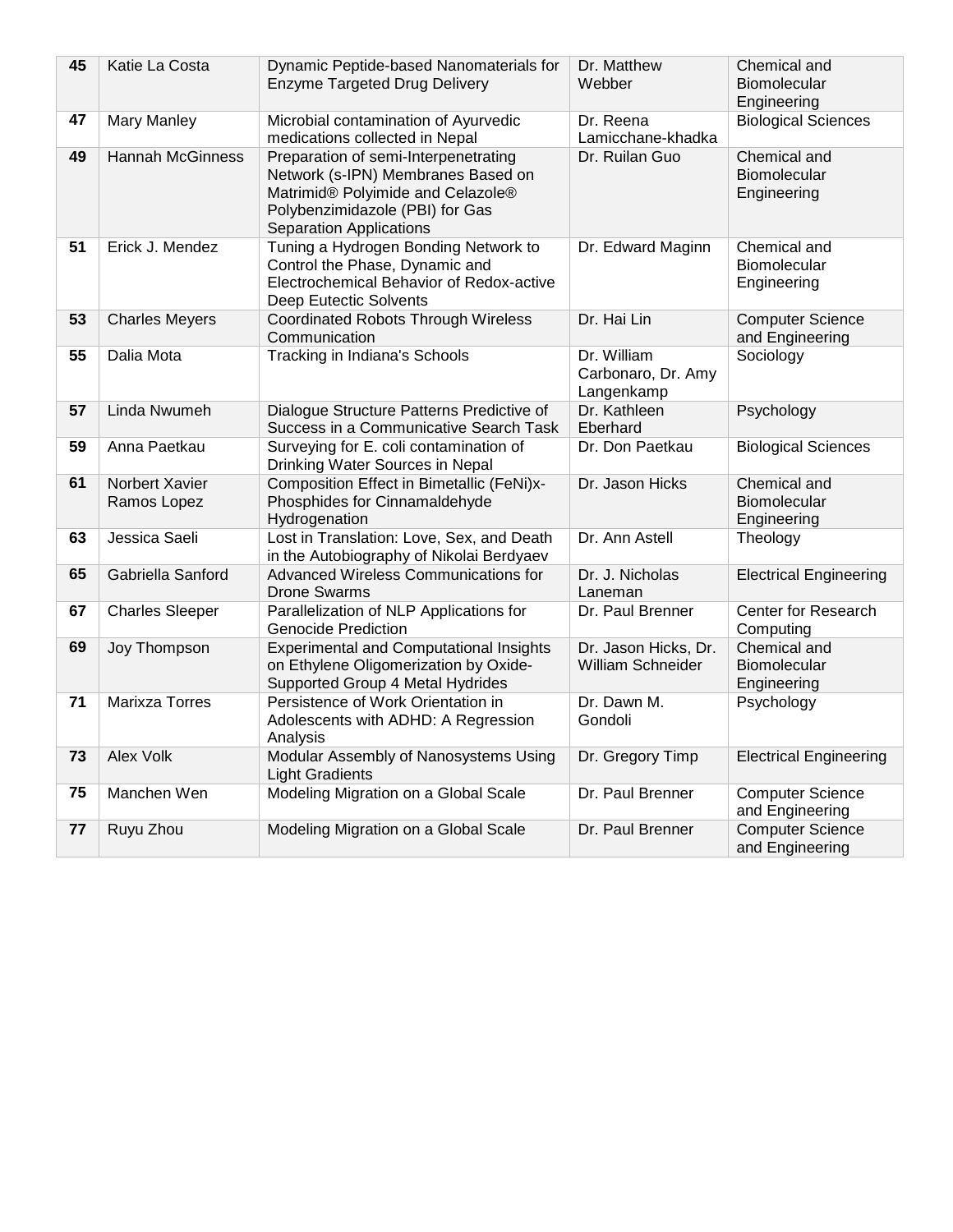## **POSTER SESSION 2: 10:45 – 11:45 A.M.**

|              | <b>STUDENT</b>                 |                                                                                                                               |                                                  |                                             |
|--------------|--------------------------------|-------------------------------------------------------------------------------------------------------------------------------|--------------------------------------------------|---------------------------------------------|
| #            | <b>RESEARCHER</b>              | <b>PROJECT TITLE</b>                                                                                                          | <b>ADVISOR</b>                                   | <b>DEPARTMENT</b>                           |
| $\mathbf{2}$ | Adriana Archilla<br>Fraticelli | <b>Controlling Lymphatic Tube Formation</b><br><b>Using Synthetic Hydrogels</b>                                               | Dr. Donny Hanjaya-<br>Putra                      | Aerospace and<br>Mechanical<br>Engineering  |
| 4            | Lindsay Baca                   | Factors of Psychosocial Risk as<br>Moderators for Father Involvement                                                          | Dr. Julia Braungart-<br>Rieker                   | Psychology                                  |
| 6            | <b>Grant Barthelmes</b>        | Synthesis and measurement of charge<br>switching in mixed-valence molecules                                                   | Dr. Greg Snider                                  | <b>Electrical Engineering</b>               |
| 8            | Joseph Brennan                 | Improving process-guided deep learning<br>approach to lake temperature estimation<br>with data assimilation techniques        | Dr. Jacob Swart<br>('17)                         | <b>Biological Sciences</b>                  |
| 10           | <b>Timothy Burley</b>          | Sorting Ontologically Narrowed NLP<br><b>Edited Text with a Scientific Workflow</b>                                           | Dr. Paul Brenner                                 | Center for Research<br>Computing            |
| 12           | <b>Isaac Carrasco</b>          | Improving Hands-On Implementation of<br>Collaborative Intelligent Radio Systems for<br><b>Congested Wireless Environments</b> | Dr. J. Nicholas<br>Laneman                       | <b>Electrical Engineering</b>               |
| 14           | <b>Alfred Chang</b>            | Development a Flowing Thin-Film Plasma-<br><b>Liquid System</b>                                                               | Dr. David B. Go                                  | Aerospace and<br>Mechanical<br>Engineering  |
| 16           | <b>TJ Dasso</b>                | Analyzing Throughput and Consistency<br>within the Work Queue Distributed<br><b>Computing System</b>                          | Dr. Douglas Thain                                | <b>Computer Science</b><br>and Engineering  |
| 18           | Muireann de h-Óra              | Spectroscopic Photoresponse System for<br><b>Measurement of Semiconductor</b><br><b>Heterostructure Band-Offsets</b>          | Dr. Alan Seabaugh                                | <b>Electrical Engineering</b>               |
| 20           | Abigail Donaldson              | Ni2P and Fe2P Catalysts Synthesis and<br>Characterization                                                                     | Dr. Jason Hicks, Dr.<br><b>William Schneider</b> | Chemical and<br>Biomolecular<br>Engineering |
| 22           | Lucy Du                        | CANO's Effect on Disadvantaged<br><b>Communities: Evidence of Domestic</b><br><b>Violence Perpetuation</b>                    | Dr. Sarah Kroeger                                | Economics                                   |
| 24           | Mackenzie Fannin               | Assessing the Relationship Between<br>Spousal Attachment and Parenting Stress                                                 | Dr. Julie Braungart-<br>Rieker                   | Psychology                                  |
| 26           | <b>Ivol Frasier</b>            | How Teacher Support Affects Math<br>Attitudes and Active Procrastination in<br><b>High Achieving Students</b>                 | Dr. Ying (Alison)<br>Cheng                       | Psychology                                  |
| 28           | Gina Girgis                    | Participatory Design Activities To Support<br>The Holistic Review Process For<br><b>Undergraduate Admissions</b>              | Dr. Ronald Metoyer                               | <b>Computer Science</b><br>and Engineering  |
| 30           | Seancarlos<br>Gonzalez         | Improving the Longevity of Lithium Metal<br><b>Batteries</b>                                                                  | Dr. Jennifer L.<br>Schaefer                      | Chemical and<br>Biomolecular<br>Engineering |
| 32           | <b>Spencer Hayes</b>           | High-Throughput Polymer Membranes as<br><b>Platforms for Tailored Chemical</b><br>Functionality                               | Dr. William Phillip                              | Chemical and<br>Biomolecular<br>Engineering |
| 34           | Anastasia Hite                 | Self-Esteem Levels by Race, Gender, and<br>Network: Students of Color on a Majority<br>White Campus                           | Dr. David Hachen                                 | Sociology                                   |
| 36           | Lorissa Humble                 | Applying Event Coincidence Analysis to<br><b>Predict Triggers of Mass Atrocities</b>                                          | Dr. Paul Brenner                                 | Center for Research<br>Computing            |
| 38           | Se Hwan Jeon                   | Triple Point Enhancement of Thermally-<br>driven Plasma Generation                                                            | Dr. David B. Go                                  | Aerospace and<br>Mechanical<br>Engineering  |
| 40           | <b>Catherine Kehner</b>        | Video Games as Escape in a Crisis of<br>Masculinity                                                                           | Dr. Susan<br>Alexander                           | Sociology                                   |
| 42           | <b>Brad King</b>               | Characterizing Information Leakage in<br>Low Power Wireless Modules                                                           | Dr. Siddharth Joshi                              | <b>Computer Science</b><br>and Engineering  |